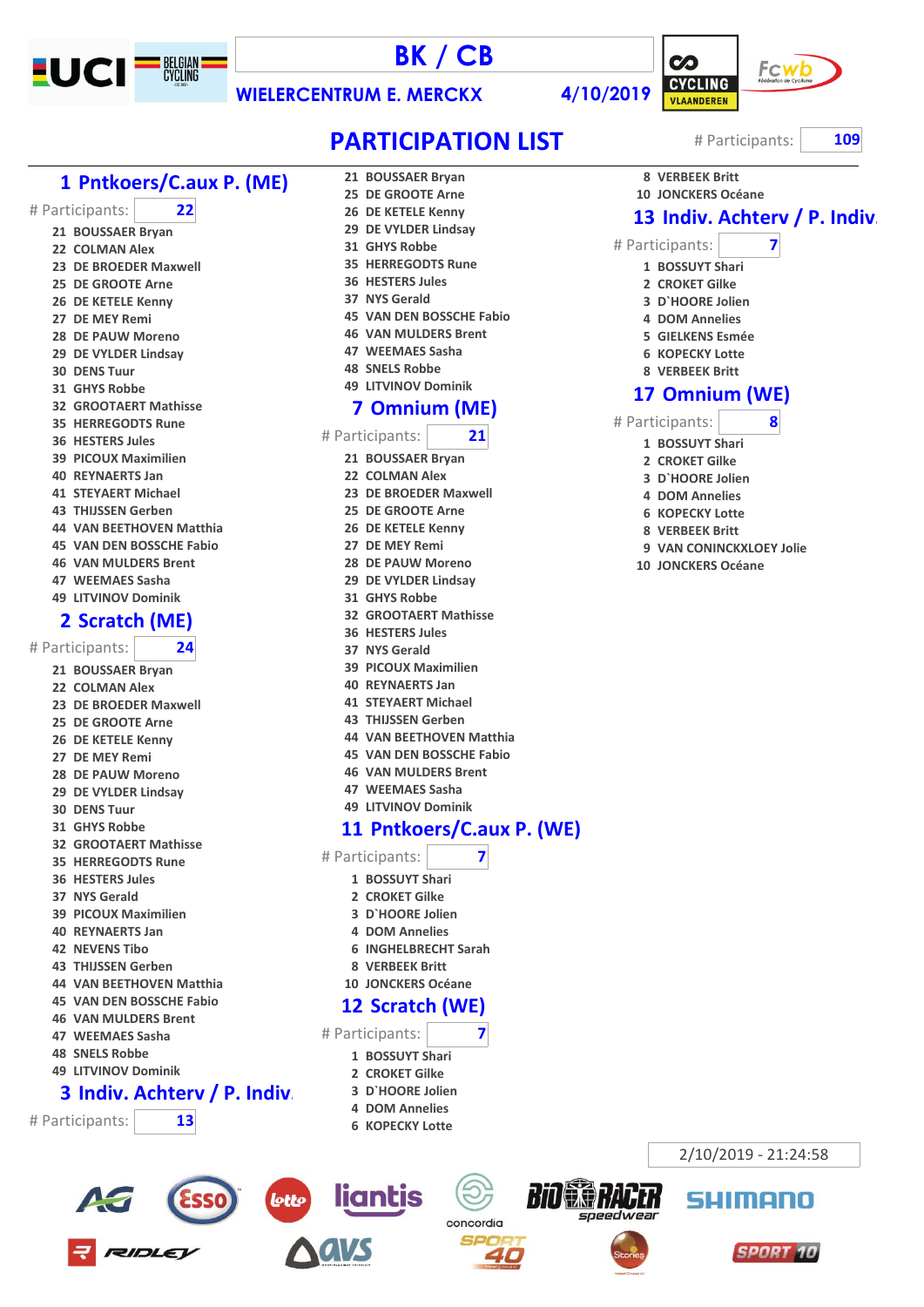

## **VLAAMS WIELERCENTRUM EDDY MERCKX**



**Program(ma) meeting 04 10 2019**

**Inschrijvingen tot / Inscription jusqu'a 01 10 2019 12u.**

**www.belgiantrackcycling.be**

### **BELGISCH KAMPIOENSCHAP / CHAMPIONNATS DE BELGIQUE**

Deuren / Porte ouvert: 14:00

15

## **Aanvang/Départ: 16:00**

| Pr. | Start  |                      |                   |                 |               |              | Duurtijd | Tot.       |
|-----|--------|----------------------|-------------------|-----------------|---------------|--------------|----------|------------|
| C.  | Départ | Wedstrijd / Concours | Cat.              | Afst. / Dist.   | R/S           | #            | Temps    | tijd/temps |
|     |        |                      |                   |                 |               |              |          |            |
|     |        |                      |                   |                 |               |              |          |            |
|     |        |                      |                   |                 |               |              |          |            |
| 7   | 16:00  | Scratch              | U23/Elite         | 15km-60r        | <b>FINALE</b> | 1            | 20'00"   | 0:20'00"   |
| 47  | 16:20  | Scratch              | Dames Jun + Elite | 10km-40r        | <b>FINALE</b> |              | 15'00''  | 0:15'00''  |
| 201 | 16:35  | <b>Pauze</b>         |                   |                 |               |              | 10'00''  | 0:10'00''  |
| 12  | 16:45  | Puntenk./Course a.P. | U23/Elite         | 40km-160r-16spr | <b>FINALE</b> | 1            | 50'00"   | 0:50'00"   |
| 48  | 17:35  | Puntenk./Course a.P. | Dames Jun + Elite | 25km-100r-10spr | <b>FINALE</b> | 1            | 40'00"   | 0:40'00"   |
| 206 | 18:15  | <b>Huldiging</b>     |                   |                 |               | 2            | 05'00"   | 0:10'00"   |
| 11  | 18:25  | Madison              | U23/Elite         | 40km-160r-16spr | <b>FINALE</b> | $\mathbf{1}$ | 50'00"   | 0:50'00"   |
| 206 | 19:15  | <b>Huldiging</b>     |                   |                 |               | 1            | 05'00"   | 0:05'00"   |
| 210 | 19:20  | <b>EINDE MEETING</b> |                   |                 |               | 1            | 00'00"   | 0:00'00"   |

**Elke woensdag vanaf 20 u weekendreportage op** 

**SPORT 40 van Stories tv Kanaal 40 Telenet en SPORT 10 van Proximus-TV.**

**Wedstrijdreglement**

**Zie technische gids Voir guide technique**